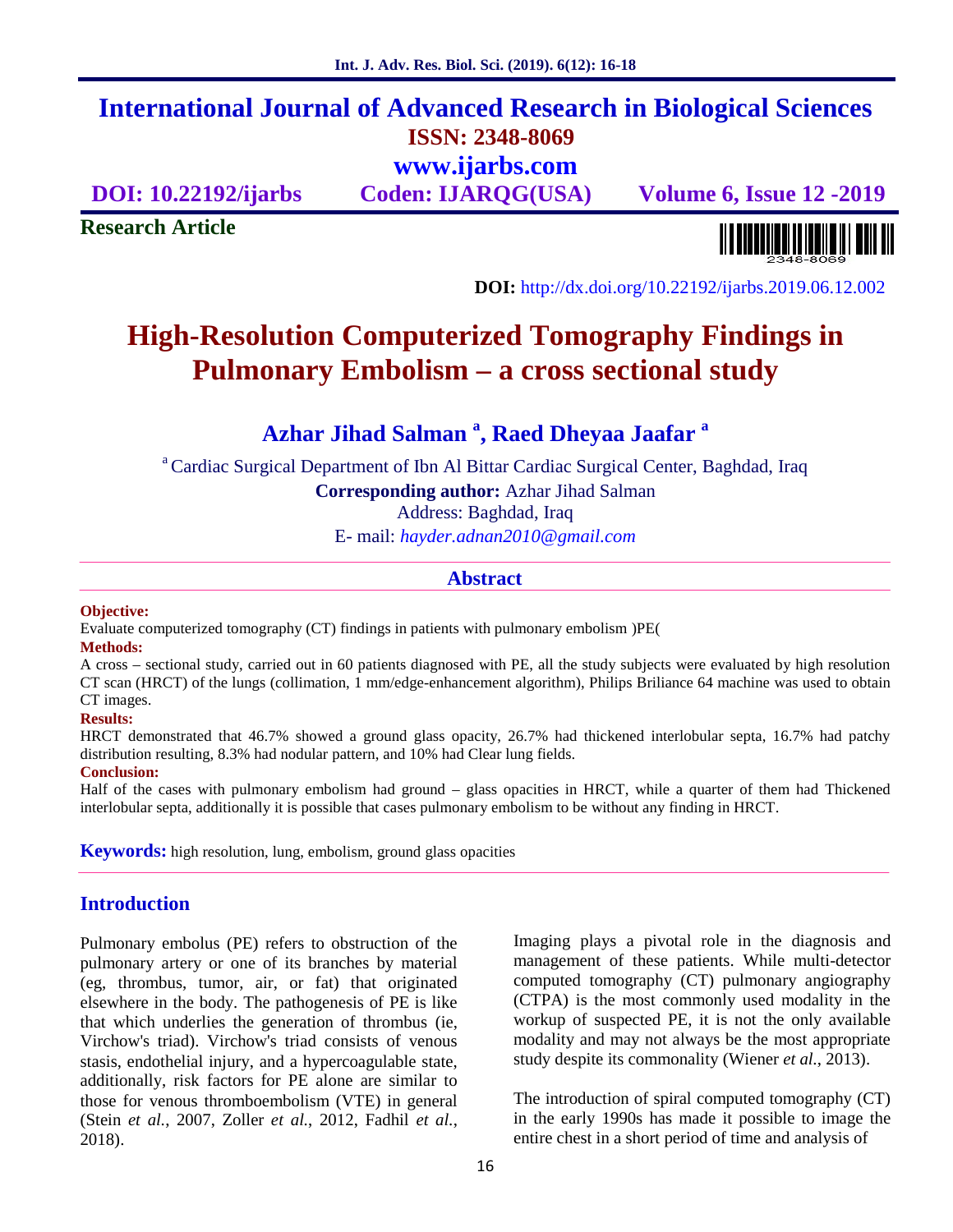the pulmonary arteries during the peak of contrast enhancement (Silva and Müller, 2004). Several studies have shown a high sensitivity and specificity for spiral CT in the diagnosis of PTE (Mayo *et al.*, 1997, van Strijen *et al.*, 2003, Qanadli *et al.*, 2000). The aim of the current work to evaluate CT findings in patients with EP.

### **Patients and Methods**

#### *Study sample*

A cross – sectional study, carried out in 60 patients diagnosed with PE.

#### *Ethical approval*

All procedures performed in studies involving human participants were in accordance with the ethical standards of the institutional research committee of Ibn Al Bittar cardiac surgical center (Code: 0183) and

#### **Table 1: demographical data**

with the 1964 Helsinki declaration and its later amendments.

#### *Informed consent*

Informed written consent was obtained from all individual participants included in the study

#### *Study protocol*

All the study subjects were evaluated by high resolution CT scan (HRCT) of the lungs (collimation, 1 mm/edge-enhancement algorithm), Philips Briliance 64 machine was used to obtain CT images.

#### **Results**

HRCT demonstrated that 46.7% showed a ground glass opacity, 26.7% had thickened interlobular septa, 16.7% had patchy distribution resulting, 8.3% had nodular pattern, and 10% had Clear lung fields, as illustrated in table 2.

| Variables                  | Value          |
|----------------------------|----------------|
| Age (years), mean $\pm$ SD | $53.2 \pm 7.4$ |
| Gender, $n$ $(\%)$         |                |
| Female                     | 43 (71.7%)     |
| Male                       | $17(28.3\%)$   |

#### **Table 2: HRCT findings**

| Variables                                           | Value      |
|-----------------------------------------------------|------------|
| $Ground - glass opacities$                          | 28 (46.7%) |
| Thickened interlobular septa                        | 16(26.7%)  |
| Patchy distribution resulting geographic appearance | 10(16.7%)  |
| Nodular pattern                                     | $5(8.3\%)$ |
| Clear lung fields                                   | $6(10\%)$  |
| Data presented $n$ (%)                              |            |

#### **Discussion**

The clinical presentation of acute PE is variable. Up to two-thirds of patients may be asymptomatic, or sudden death may be the first presentation. Common clinical presentations of acute PE include chest pain, tachycardia, hypotension, dyspnea, cough, and hemoptysis. Massive PE presents with hypotension, shock, or cardiac arrest. electrocardiography (EKG) changes of S1Q3 pattern, S1Q3T3 pattern, notched S wave in lead V1, inverted T waves, and right bundle branch block may be seen in patients with right heart strain (Zhan *et al.*, 2014).

Mild PE may remain undetected; chest radiographic findings may be entirely normal as in the 10% of our patients, while in more severe cases diffuse alveolar opacities may be seen. With the widespread availability of CT, more subtle findings may be recognized that may contribute to an earlier recognition of PF in the proper clinical setting. The main finding was the presence of ground glassopacities (46.7%), which reflects less severe parenchymal involvement.